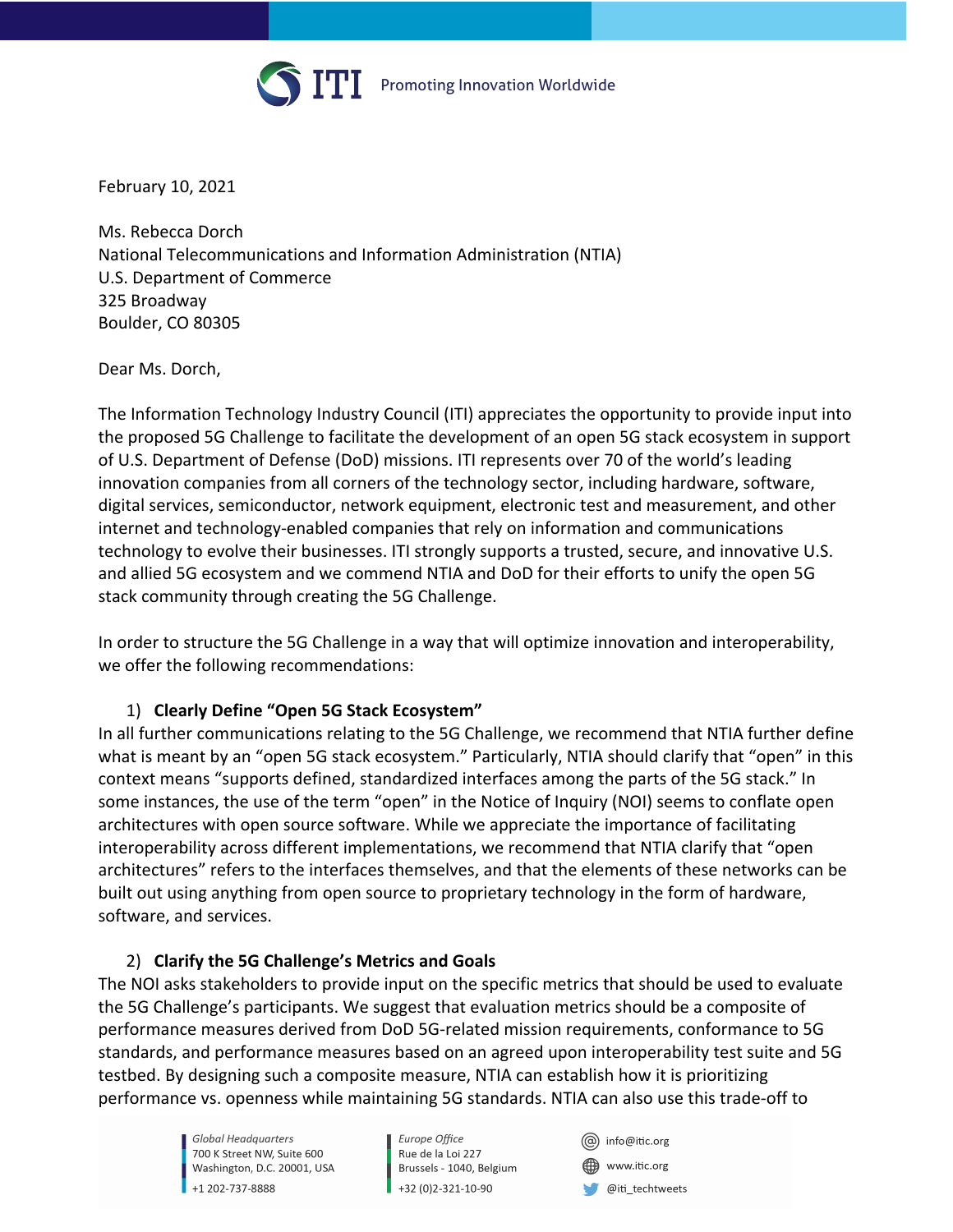assess the importance of time-to-market. Given the importance of incorporating security capabilities into 5G deployments to prevent malicious exploitation of the network while still enabling seamless connectivity, a foundational security metric should ensure full visibility of data and signaling layer traffic, coupled with automated security enforcement.

Additionally, the 5G Challenge should look to identify advancements in areas that have been suggested as possible impediments to the adoption of open architectures for 5G, such as the complexity of integration, the security implications of new interfaces, and energy consumption. In evaluating competing solutions within the challenge, NTIA and DoD should strongly consider these criteria. Relatedly, NTIA should suggest as an output for the challenge areas where the agency believes additional industry-led standards adoption would speed adoption of these architectures. Furthermore, NTIA should clarify that the primary goal of the 5G Challenge is to promote an innovative equipment ecosystem of trusted U.S. and allied suppliers.

# 3) **Streamline the 5G Challenge's Governance Structure**

ITI's members strongly support similar efforts to the 5G Challenge like DoD 5G testbeds. However, oftentimes the bureaucratic overhead required for an entity to participate in these challenges is substantial and costly; this likely limits the range of companies that can be involved in these activities. A bureaucratic governance structure runs contrary to the goal of these types of effort, which is to ensure that the most innovative possibilities can be accessed, no matter the size of the company involved. We urge NTIA to reduce the bureaucratic overhead for the 5G Challenge to the greatest possible extent, considering that similar exercises are typically run within industry as catalysts and can be quickly assembled and demonstrated with little overhead.

## 4) **Consider a Broad Range of 5G Enabling Features**

The NOI also asks stakeholders what 5G enabling features should be highlighted in the 5G Challenge. There are a variety of different technologies that are helping to drive the development and deployment of 5G technologies. We appreciate that NTIA is thinking about what makes sense to focus on. In the context of this Challenge, it may be helpful for NTIA to focus at least in part on network functions virtualization (NFV), cloud-native applications, software defined networking (SDN), and network slicing. In enabling enterprise-wide private 5G licensing, in particular, network slicing will be imperative and so an emphasis on this enabling technology might be helpful. SDN and NFV will also be useful in enabling an open 5G stack, as these technologies allow for greater flexibility in the network.

### 5) **Look to the National Artificial Intelligence (AI) Advisory Committee as Guide to Stakeholder Engagement**

Section 5104 of the National Defense Authorization Act (NDAA) for Fiscal Year (FY) 2021 establishes a National Artificial Intelligence Advisory Committee to fully implement its National AI Strategy. Comprised of experts from government, industry, and academia, this Committee is tasked with advising the President and other executive branch agencies on the state of U.S. competitiveness and leadership in AI. The Committee is also fully exempt from requirements related to the Federal Advisory Committee Act (FACA). ITI believes a similar 5G-focused Advisory Committee could assist in educating stakeholders on what 5G is, helping government personnel understand the benefits of